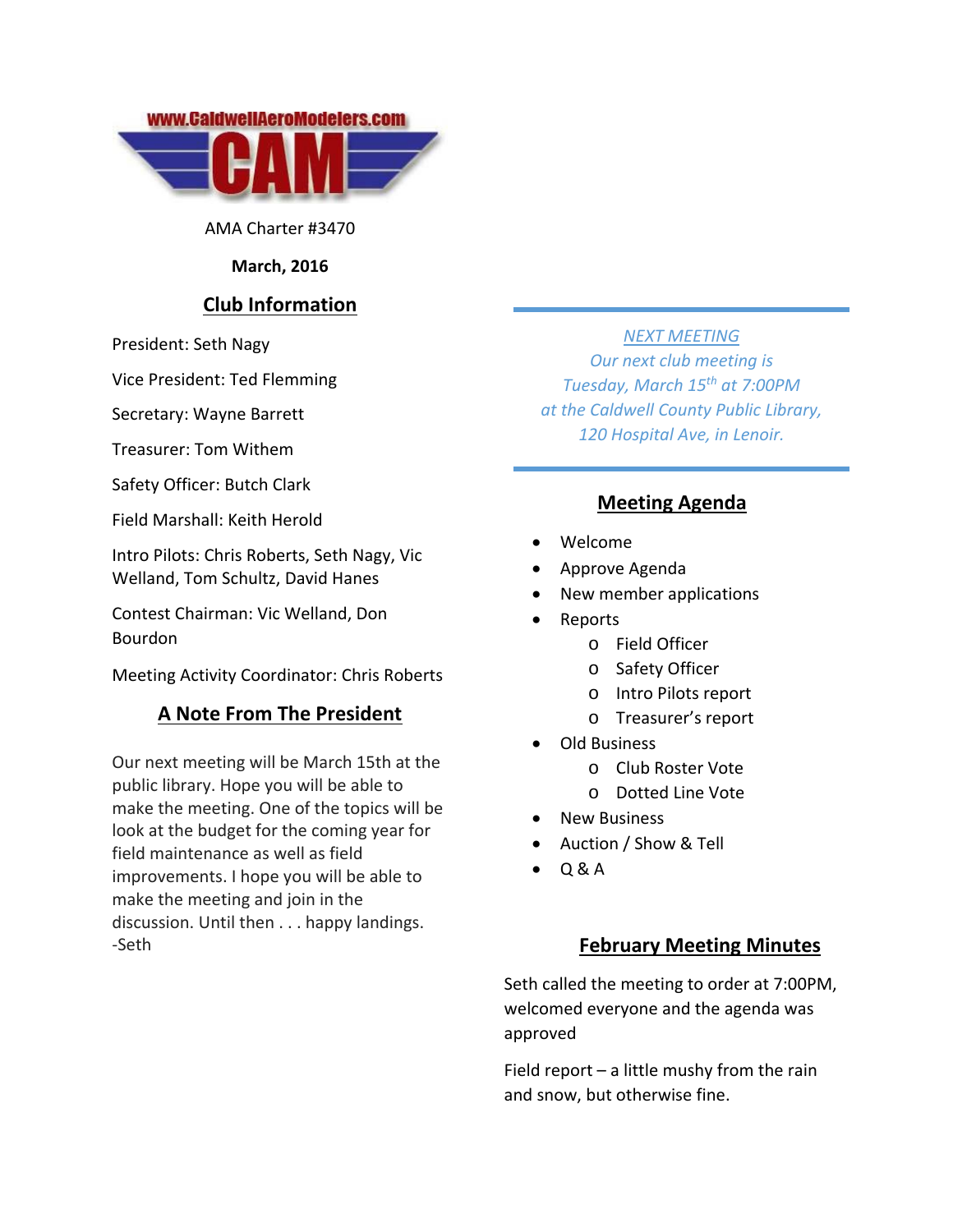Safety Report – Butch reported that flying over vehicles should be avoided and that when vehicles are parked farther down the entrance road, they are still considered "in the pits".

Intro Pilot report – No new intro pilot sessions.

Treasurer report – As of the start of the meeting, the club has \$2556.59 and 21 paid members. We gained 3 more paid members by meeting's end.

Our old business of the club roster was discussed and Dave made a motion of approval, seconded by everyone present. A preliminary club roster is included as the last page of this newsletter.

In the old business of site improvements, painting lines on the runway was discussed. Different paint schemes and types of paint were suggested, but no motions were made over when to act on the idea.

Seth presented a costing analysis of graveling our entrance road in 3 separate phases. The idea seemed to be well accepted and kicked off conversation of alternate, less costly sources of gravel and gravel substitutes. No motions were made concerning resurfacing the road.

Chris mentioned that a potential site improvement for 2016 could be to finish and straighten up the west end of the runway to match how well the east end has been finished.

Seth revisited the idea of having someone to act as a meeting activity coordinator and asked for volunteers for the position, but was met with the sound of crickets chirping in the distance. Chris volunteered for the role after a few minutes.

In new business, Tom proposed that we start a "Swap Meeting" where we can barter for items, auction items, or even donate items to the club to be auctioned. A motion was made that Tom and Chris develop the idea further.

Ted and Dave started a conversation which led to proposing that CAM start a Facebook page to help members stay in contact and to allow prospective members to more easily find info on the club. The e‐mail recipients of this newsletter have the opportunity to cast a vote for the creation of the Facebook page. If you use Facebook or feel that having a Facebook page would benefit the club, simply respond to the newsletter e‐mail to vote. An additional 4 votes were cast in the meeting.

The meeting was adjourned at 8:02PM.